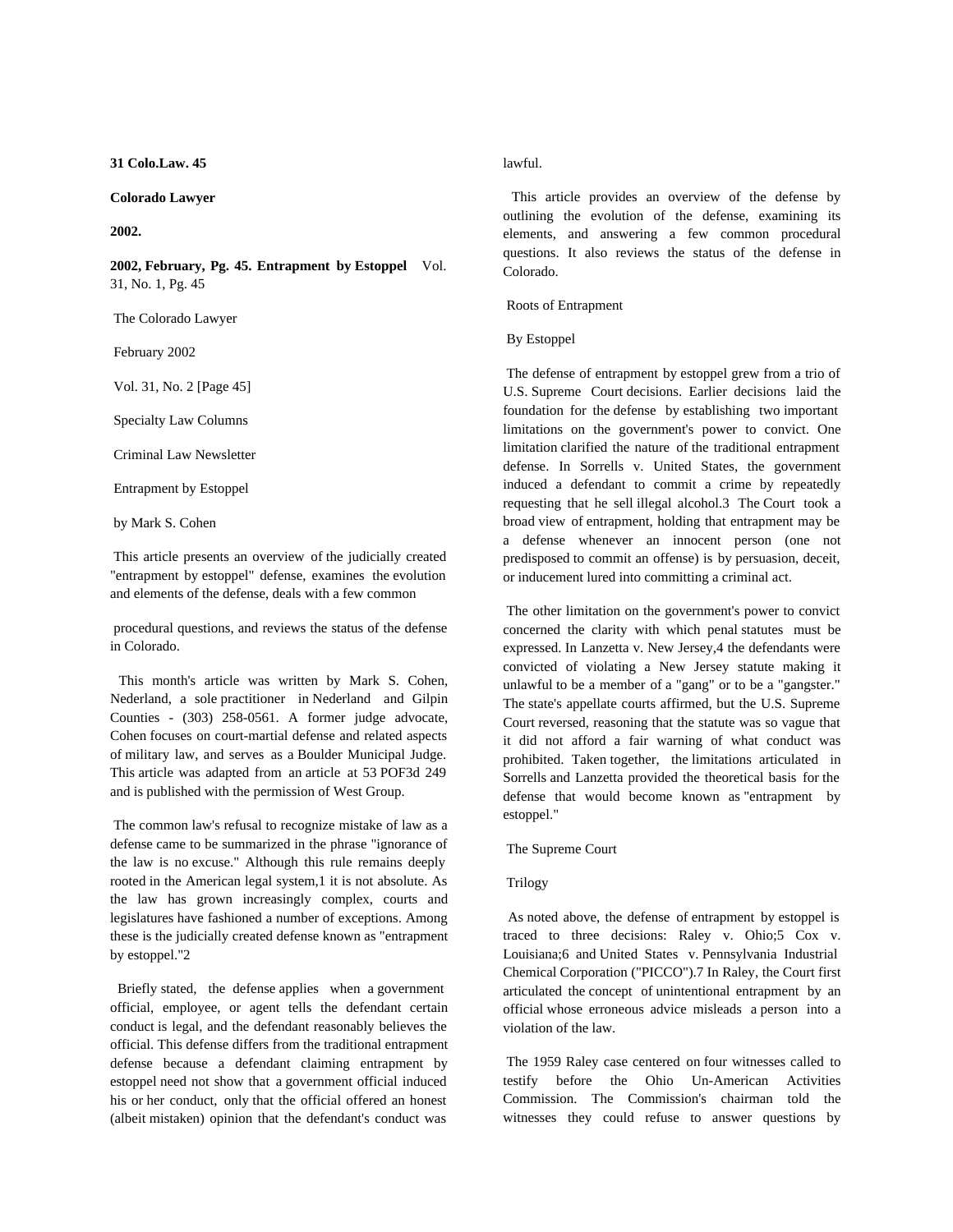invoking the privilege against self-incrimination guaranteed in Ohio's constitution. However, the advice was incorrect, as an Ohio immunity statute deprived the witnesses of that privilege. Relying on the chairman's erroneous representation, the witnesses refused to answer certain questions and subsequently were convicted of contempt. Holding that the defendants were presumed to know the law, the Ohio Supreme Court affirmed the convictions. However, the U.S. Supreme Court granted certiorari and reversed the convictions of three of the defendants. Citing Sorrells and Lanzetta, the Court wrote:

 While there is no suggestion that the Commission had any intent to deceive the appellants, we repeat that to sustain the judgment of the Ohio Supreme Court on such a basis after the Commission had acted as it did would be to sanction the most indefensible sort of entrapment by the State convicting a citizen for exercising a privilege which the State clearly had told him was available to him. . . . We cannot hold that the Due [P]rocess Clause permits convictions to be obtained under such circumstances.8

Cox, the second decision in the Supreme Court trilogy (written in 1965), concerned a defendant who led a demonstration outside a local courthouse.9 The chief of police had told the defendant his group could picket as long as they remained at least 101 feet from the courthouse steps. The demonstrators complied, but the defendant was nevertheless arrested and convicted under a statute prohibiting certain demonstrations "near" any courthouse. The Louisiana Supreme Court affirmed the conviction, but the U.S. Supreme Court reversed. Citing Raley, the Court reasoned that the chief of police had, in effect, advised the defendant that the location of the demonstration would not be considered "near" the courthouse within the terms of the statute. Under those circumstances, the Court held that due process precluded a conviction.10

 The final decision in the Supreme Court trilogy came in 1973. In PICCO, the defendant was charged with discharging refuse into navigable waters without a permit. At trial, the defendant attempted to introduce evidence showing it had been misled by the Corps of Engineers' regulations interpreting the applicable statute as applying only to deposits hindering navigation, but the trial judge excluded this evidence as irrelevant. Holding that the district court had erred in disallowing the defendant's proffered evidence, the Pennsylvania Court of Appeals set aside the conviction in PICCO and remanded the case. The government subsequently obtained review by certiorari. In affirming the Pennsylvania Court of Appeals, the U.S. Supreme Court held that to the extent the regulations deprived the defendant of fair warning as to what conduct the government intended to make criminal, traditional notions of fairness prevented the government from proceeding with the prosecution.11

The constitutional principle articulated by the Supreme Court in Raley, Cox, and PICCO came to be known as the defense of entrapment by estoppel.12 As assertion of the defense became more common, lower courts were left to establish and clarify the elements of the defense.

### Elements of Entrapment

### By Estoppel

 Appellate courts have adopted various tests to determine the circumstances under which a defendant may rely on entrapment by estoppel. Although the wording or formulation of the test varies slightly from one jurisdiction to another, the essential elements of the defense are that: (1) the government affirmatively represented that the charged conduct was legal; (2) the defendant relied on such representation; (3) the defendant's reliance was reasonable; and (4) prosecution of the defendant would be unfair given the defendant's reliance.13 Each of these elements is discussed below.

### Representation by Government

The first element requires an affirmative government representation that the charged conduct was lawful. This requires proof that there was an affirmative representation and that such representation was made by the government.

 Affirmative Representation: The representation may be oral or written. In most cases, it will be a statement made by an individual government official, employee, or agent. However, it also may take the form of a regulation14 or official opinion.15 The representation must be an affirmative representation that the charged conduct is lawful. For example, in United States v. Nichols,16 the court held that a probation officer's statement that a defendant could not possess a weapon while on probation was not an affirmative representation that the defendant could possess weapons on completion of probation. Thus, the court disallowed the defense.

 Generally, government conduct, standing alone, is not an affirmative representation. Thus, the failure to enforce a particular law in the past does not constitute an affirmative representation that the prohibited conduct is lawful.17 Similarly, government silence on an issue, if construed as tacit approval of the defendant's conduct, is not an affirmative representation that the conduct is lawful.18

 The requirement of an affirmative representation as to the legality of the defendant's conduct stems from the Court's holding in Raley that there must be "active misleading" by the government. However, the defendant is not required to prove trickery or fraud by the government to establish the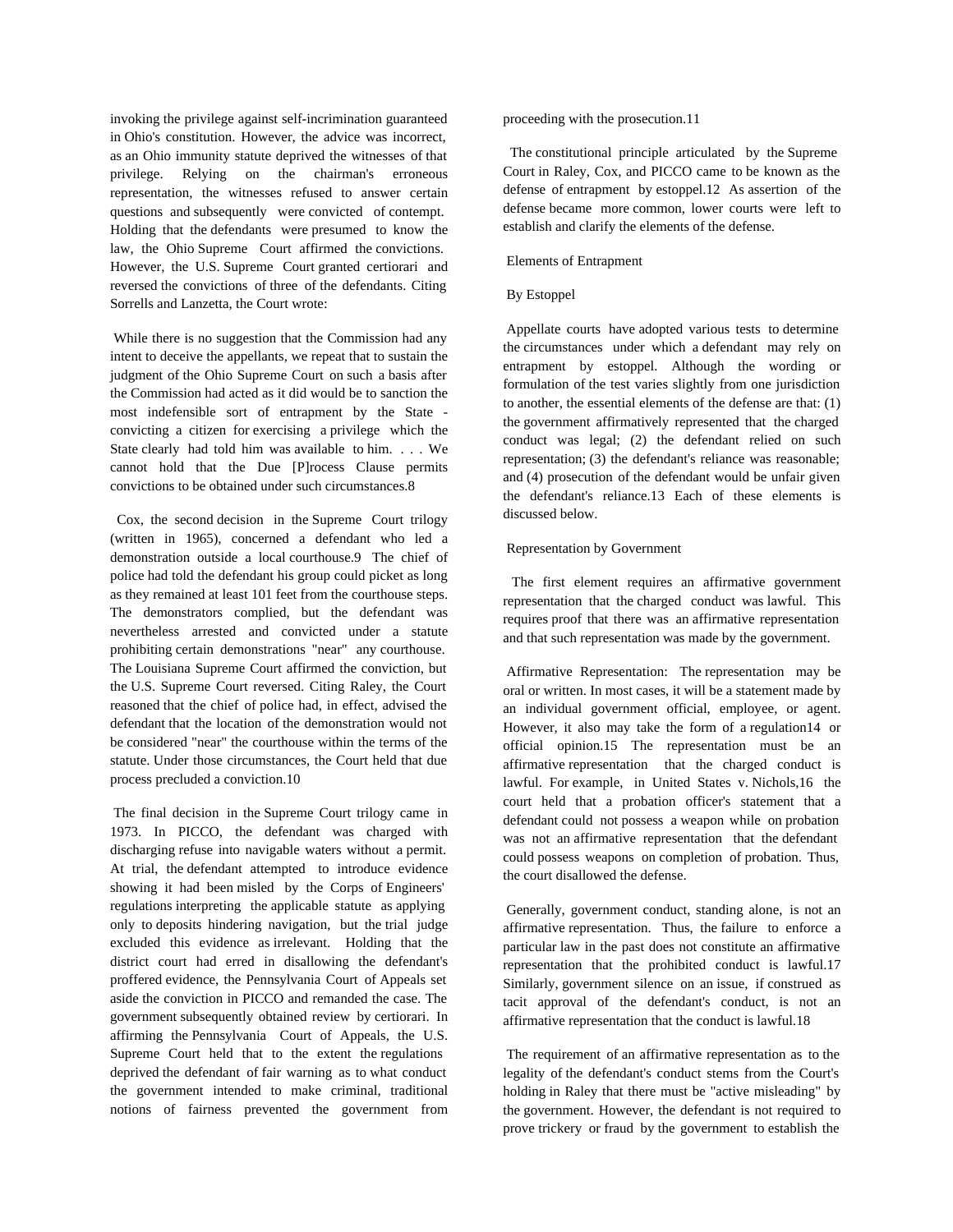defense.19 Even innocent misrepresentations as to the legality of the defendant's conduct are sufficient to warrant assertion of the defense.

 Government Made the Representation: When a government regulation or publication represents that certain conduct is lawful, the representation clearly is made by the government. Similarly, when a government employee makes a representation concerning amatter within that employee's area of authority, the representation is made by the government.

A more interesting issue arises when the representation is made by an employee of one government and a different government institutes the prosecution. State and federal courts have not always addressed this issue the same way. The federal courts are nearly unanimous in holding that a defendant charged with a federal offense may not rely on representations made by state or local officials.20 A few federal courts have criticized this view, arguing that the applicability of the defense should be determined by the element of unfairness rather than arcane principles of agency.21 However, state courts have not necessarily adopted the view of the federal courts on this issue.22

 Generally, statements of private citizens cannot establish the defense of entrapment by estoppel.23 The due process concerns embodied in the defense of entrapment by estoppel are implicated only when the source of the information is a public officer or body charged by law with responsibility for defining permissible conduct with respect to the offense at issue.24

#### Reliance by Defendant

Even if the government represented that certain conduct was lawful, entrapment by estoppel is not available unless the defendant relied on the representation. If the defendant was aware of the representation, but did not rely on it, entrapment by estoppel is unavailable. For example, in U.S. v. West Indies Transport, Inc., the government charged the defendant with illegal dumping. The defendant claimed to have relied on certain government representations that its conduct was legal. However, the court rejected that argument because the defendant's consistent dumping of scrap metal under cover of darkness showed that defendant's claimed reliance was neither actual nor in good faith.25

# Reasonableness of Defendant's Reliance

 Reliance by a defendant on government representation that certain conduct was legal must have been reasonable for a defendant successfully to assert entrapment by estoppel. The reasonableness of a defendant's reliance must be determined by an objective, not subjective, standard.26

 The courts consider a number of factors in determining the reasonableness of a defendant's reliance. Some courts hold the reliance must be reasonable in light of the identity of the government official, the point of law represented, and the substance of the misrepresentation.27 Others hold that for reliance to be reasonable, the defendant must establish that a person sincerely desirous of obeying the law would have accepted the information as true, and would not have been put on notice to make further inquiries.28

### Unfairness to the Defendant

 Entrapment by estoppel is about fairness. In Raley and Cox, the Supreme Court concluded that to sustain the convictions "would be to sanction an indefensible sort of entrapment by the State - convicting a citizen for exercising a privilege which the state had clearly told him was available to him."29 Similarly, in PICCO, the court suggested that to sustain the conviction would contravene "traditional notions of fairness inherent in our system of criminal justice."30

If the entrapment by estoppel defense is about fairness, it follows that where a conviction would not result in unfairness to the defendant, the defense should fail. Generally, unfairness always will be present if the other elements of the defense are established, but some courts consider unfairness a separate element.31

Applicability to Strict

Liability and Specific

# Intent Crimes

 Motive or intent is irrelevant with respect to strict liability offenses. Although prosecutors have argued entrapment by estoppel is not available to defendants charged with such crimes, the courts have rejected this argument, reasoning that the defense focuses on the conduct of the government, not on the state of mind of the defendant.32

It also has been argued, with some merit, that entrapment by estoppel should not be available to someone charged with a specific intent crime because the defendant's good faith would be a complete defense.33 A defendant's good faith reliance on a government representation would negate the element of specific intent, so an instruction on entrapment by estoppel would be a superfluous argument. However, thus far, only one court has openly embraced this argument.34 Other courts facing the same issue have not had to address the issue.35

Entrapment by Estoppel

In Colorado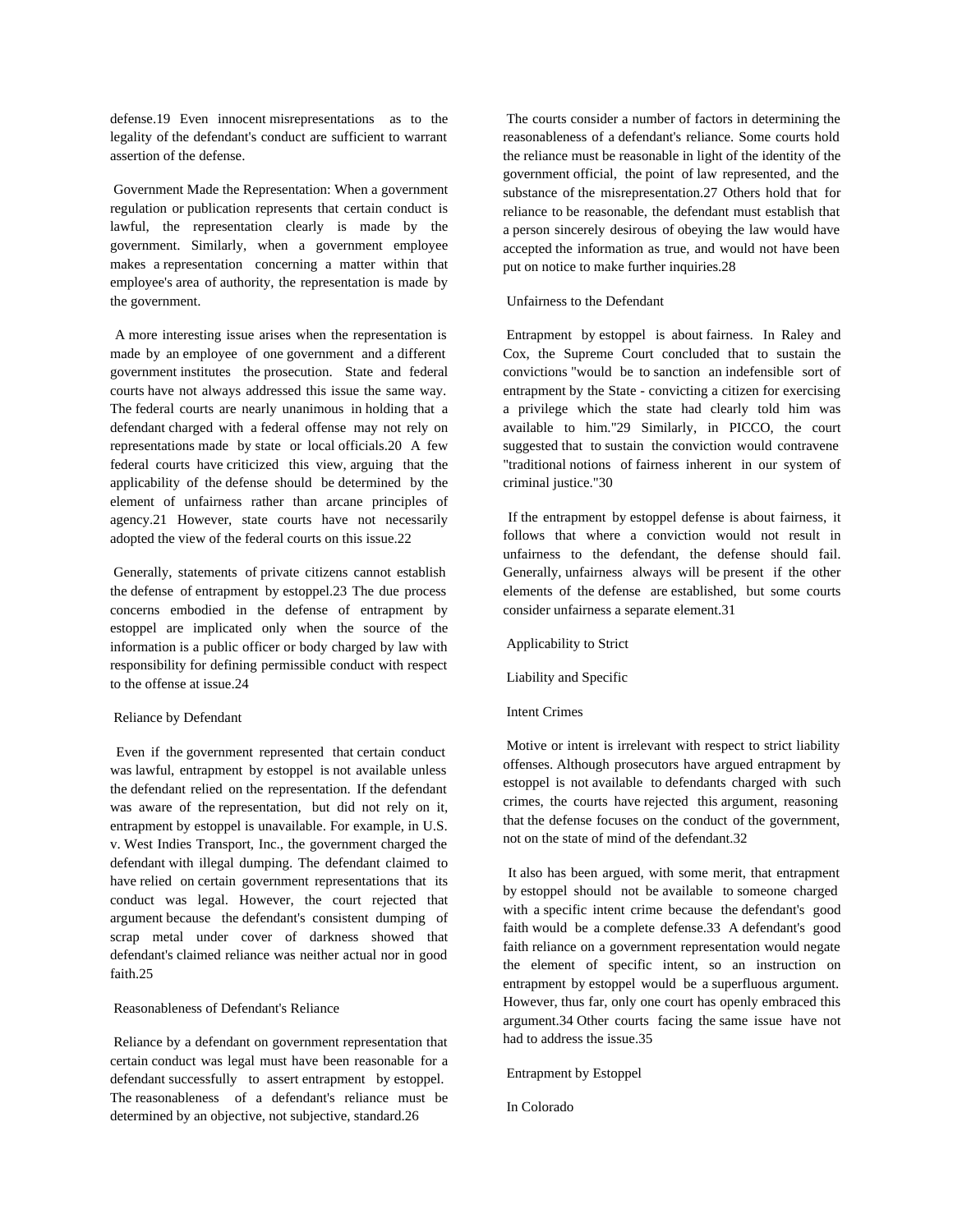The U.S. Court of Appeals for the Tenth Circuit36 and the U.S. District Court for the District of Colorado37 have recognized the defense of entrapment by estoppel, but there has been no reported decision specifically addressing the defense by a Colorado appellate court. The lack of Colorado case law likely is due to the fact that the mistake of law defense in Colorado is codified at CRS § 18-1-504(2). That statute provides that:

A person is not relieved of criminal liability for conduct because he [or she] engages in that conduct under a mistaken belief that it does not, as a matter of law, constitute an offense, unless the conduct is permitted by one or more of the following:

(a) A statute or ordinance binding in this state;

(b) An administrative regulation, order, or grant of permission by a body or official authorized and empowered to make such order or grant the permission under the laws of the state of Colorado;

(c) An official written interpretation of the statute or law relating to the offense, made or issued by a public servant, agency, or body legally charged or empowered with the responsibility of administering, enforcing, or interpreting a statute, ordinance, regulation, order, or law. If such interpretation is by judicial decision, it must be binding in the state of Colorado.

 As a result of Colorado's codification of the mistake of law defense, Colorado courts have tended to analyze mistake of law claims within the framework of the statute. However, it seems likely that the constitutional defense known as entrapment by estoppel is broader than the statute. For instance, assuming no public body or official has authority to grant permission to break the law, it is difficult to imagine a situation in which a defendant ever could use CRS § 18-1-504(2)(b) as a defense.

In People v. Lesslie,38 for example, the defendant, a deputy sheriff, was convicted of conspiracy to commit criminal eavesdropping for placing a listening device in the men's room of a tavern. The defendant claimed the sheriff had ordered him to place the device, and later sought post-conviction relief, arguing that his attorney had been ineffective because counsel had not raised several defenses, including mistake of law. In upholding the trial court's denial of the motion for post-conviction relief, the Colorado Court of Appeals reasoned that even if the sheriff had ordered the deputy to place the device, the sheriff lacked authority to do so without a court order. Consequently, the defendant could not have relied on the codified mistake of law defense.

In dealing with claims of entrapment by estoppel, on the

other hand, the courts are concerned with fairness, not with whether the defendant's conduct fits a certain statutory peg. Had the facts of the Lesslie case been considered under an entrapment by estoppel analysis, the inquiry would have focused on the reasonableness of the defendant's belief that the sheriff had authority to order him to place a listening device without a court order, rather than whether the sheriff actually possessed such authority. The result might well have been the same. However, it is important to remember, as the Colorado Supreme Court noted in People v. Holmes,39 constitutional demands of due process limit the rule that ignorance of the law is no excuse.

# Procedural Issues

Having reviewed the substantive law pertaining to entrapment by estoppel, practitioners also must be familiar with some procedural issues that may arise when a defendant attempts to assert the defense. This section examines ways in which the defense may be raised, entitlement to a jury trial, and the burden of proof.

#### Raising the Defense

 The defense of entrapment by estoppel may be raised in any number of ways. A defendant may raise the issue by: (1) filing a pretrial motion to dismiss;40 (2) requesting an instruction on entrapment by estoppel;41 (3) filing a motion for a judgment of acquittal;42 or (4) making the defense part of a conditional guilty plea.43 In addition, the prosecution may raise the issue by filing a motion in limine asking the court to hold that entrapment by estoppel is unavailable as a matter of law and excluding any evidence pertaining to it.44

# Entitlement to a Jury Trial

 Where a defendant alleges facts sufficient to make out a prima facie case for entrapment by estoppel, the majority of courts hold that the defendant is entitled to a jury trial.45 Only one court has adopted the view that entrapment by estoppel is never an issue for the jury.46 There may be situations in which the defendant's allegations are such that entrapment by estoppel is unavailable as a matter of law. For instance, in U.S. v. Funches, the defendant was charged with being a felon in possession of a firearm. Defendant argued he had been advised by a local law enforcement official that he could lawfully possess a firearm. The Court ruled that entrapment by estoppel was not available as a matter of law because the alleged representation had been made by a local, rather than federal, official.47

### Burden of Proof

 Entrapment by estoppel is an affirmative defense for which the defendant bears the burden of proof.48 The courts rarely have addressed the degree of proof required. Where the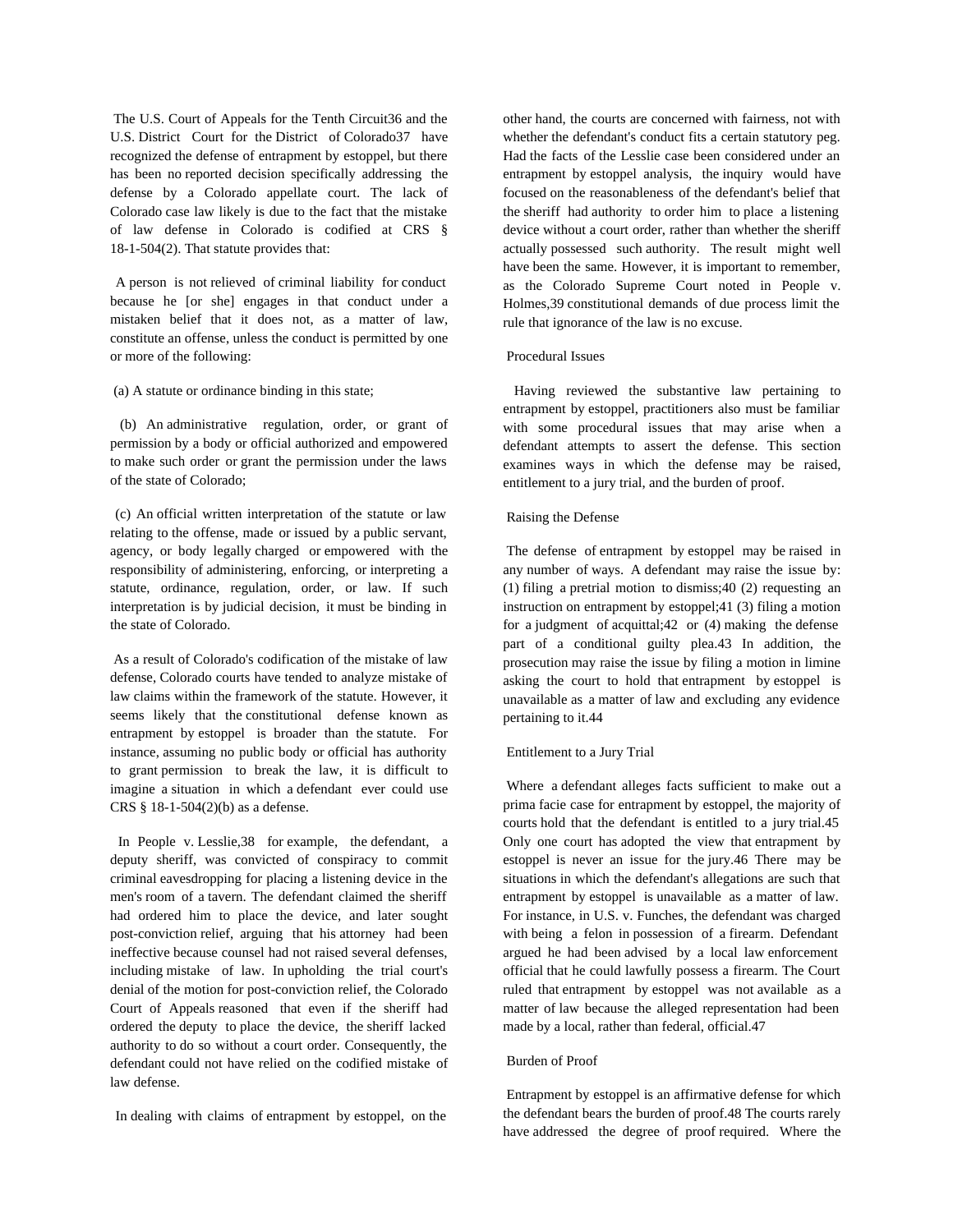issue has been specifically discussed, the courts have held the defendant must prove the defense by a preponderance of the evidence.49

### Conclusion

The common law rule that ignorance of the law is no excuse remains deeply rooted in the American legal system, but it is not absolute. The defense known as entrapment by estoppel, with its origins in the Due Process Clause of the U.S. Constitution, applies when a government official tells the defendant that certain conduct is legal and the defendant reasonably believes the official. As the U.S. Supreme Court noted in Raley, to allow a conviction "would be to sanction the most indefensible sort of entrapment by the State."50 With this in mind, prosecutors and criminal defense lawyers should be alert to situations in which defendants may have acted in reliance on the advice of a government official, employee or agent, or statements contained in a government regulation. When such situations present themselves, entrapment by estoppel may be a viable defense.

#### **NOTES**

1. Cheek v. U.S., 498 U.S. 192 (1991).

2. Although the term "entrapment by estoppel" has found favor in the courts, this defense has been known by many names. Courts also have referred to the defense as "official misleading," "quasi-entrapment," "executive estoppel," and the "due process defense."

3. Sorrells v. U.S., 287 U.S. 435 (1932).

4. Lanzetta v. State of New Jersey, 306 U.S. 451 (1939).

5. Raley v. State of Ohio, 360 U.S. 423 (1959).

6. Cox v. State of Louisiana, 379 U.S. 559 (1965).

7. U.S. v. Pennsylvania Industrial Chemical Corp. ("PICCO"), 411 U.S. 655 (1973).

8. Raley, supra, note 5 at 438-39.

9. Cox, supra, note 6.

10. Id.

11. PICCO, supra, note 7 at 674.

12. The U.S. Supreme Court has never referred to the defense as "entrapment by estoppel," but the term has become so common in the lower courts that it is likely to continue to be used unless the high court expressly disavows it.

13. See U.S. v. Nichols, 21 F.3d 1016 (10th Cir. 1994);

U.S. v. Levin, 973 F.2d 463 (6th Cir. 1992); U.S. v. Smith, 940 F.2d 710 (1st Cir. 1991). The elements of the defense as set forth in § 2.04(3)(b) of the Model Penal Code are virtually identical, except there is no explicit requirement of unfairness; if the other elements are established, the Model Penal Code assumes unfairness is present.

14. See PICCO, supra, note 7; U.S. v. Neufeld, 908 F.Supp. 491 (S.D.Ohio 1995).

15. See Commonwealth v. Twitchell, 617 N.E.2d 609 (Mass. 1993).

16. Nichols, supra, note 13.

 17. U.S. v. Hurst, 951 F.2d 1490 (6th Cir. 1991); U.S. v. Conley, 859 F.Supp. 909 (W.D.Pa. 1994). See also Flinn v. Treadwell, 207 P.2d 967 (Colo. 1949) (failure to enforce zoning ordinance in past did not constitute repeal of ordinance).

 18. U.S. v. French, 46 F.3d 710 (8th Cir. 1995); Fisher v. State, 720 S.W.2d 900 (Ark. 1986).

19. U.S. v. Tallmadge, 829 F.2d 767 (9th Cir. 1987).

20. See, e.g., U.S. v. Funches, 135 F.3d 1405 (11th Cir. 1998); U.S. v. Rector, 111 F.3d 505 (7th Cir. 1997).

 21. See Conley, supra, note 17; U.S. v. Brady, 710 F.Supp. 290 (D.Colo. 1989).

22. See People v. Studifin, 504 N.Y.S.2d 608, 132 Misc.2nd 326 (Sup.Ct. 1986) (defendant charged with state law firearms violations found not guilty as a result of reliance on a letter from the federal Bureau of Alcohol, Tobacco and Firearms).

 23. U.S. v. West Indies Transport, Inc., 127 F.3d 299 (3rd Cir. 1997); U.S. v. Clark, 986 F.2d 65 (4th Cir. 1993).

24. Miller v. Commonwealth, 492 S.E.2d 482 (Va.App. 1997).

25. West Indies Transport, supra, note 23.

 26. Funches, supra, note 20 at 1407; Rector, supra, note 20 at 506.

 27. Funches, supra, note 20 at 1405; U.S. v. Soskin, 100 F.3d 1377 (7th Cir. 1996).

 28. U.S. v. Trevino-Martinez, 86 F.3d 65 (5th Cir. 1996); U.S. v. Abcasis, 45 F.3d 39 (2nd Cir. 1995).

 29. See Raley, supra, note 5 at 438; Cox, quoting Raley, supra, note 6 at 571.